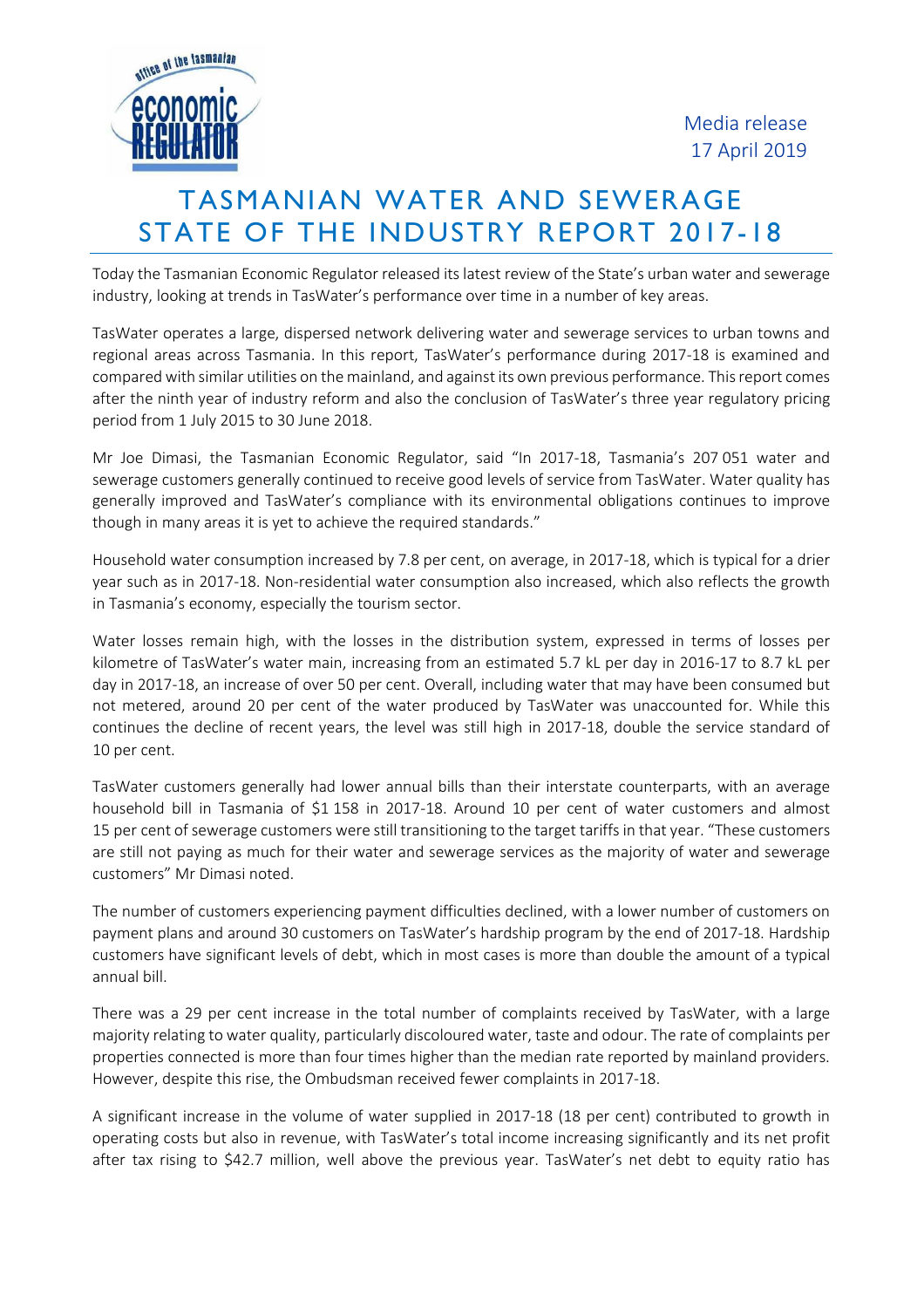continued to increase as TasWater increases its borrowings to fund its capital works program, though it remains low in comparison to similar mainland utilities.

Drinking water quality has improved, with microbiological compliance at 99.8 per cent. Nine water supplies operated under a permanent boil water alert in 2017-18, while one supply operated under a public health alert due to chemical contaminants. All but one of these permanent boil water alerts and the public health alert were lifted early in the 2018-19 financial year. There were also three temporary boil water alerts issued during 2017-18 (one affecting South Hobart), all of which were lifted within a few days of their occurrence.

Environmental compliance of TasWater's sewage treatment plants has continued to improve. "For treated effluent discharged to waterways, there was a compliance rate of 89.2 per cent with the regulatory limits in 2017-18, on a volume basis, which is very close to the overall performance standard of at least 90 per cent. This continues the trend of improvement in recent years and is up from 85.9 per cent in 2016-17" Mr Dimasi said. "The number of sewage treatment plants achieving the 90 per cent compliance rate has increased, though there remains a significant number of plants that are underperforming" he added.

TasWater has reported that the continued degradation of its infrastructure has affected the reliability of water supply in 2017-18. TasWater's responses to cases of unplanned interruptions to water supply were within the required standards, though there was an increase in the number of customers affected. However, planned water outages were more frequent and lasted longer than prescribed by the service standards.

The sewer blockage rate remained stable in 2017-18 but the number of sewer spills and overflows continues to be high. While TasWater managed to attend to only 81 per cent sewer spills, breaks and chokes within the 60 minute standard, it managed to contain almost all sewer spills within the required timeframe of five hours.

Mr Dimasi said "Overall, TasWater's performance has been improving but it continues to be impacted by the age and condition of its assets. This is evident across a range of measures for its water and sewerage networks. TasWater has invested a significant amount in repairing and maintaining its network, and this is now being reflected in compliance gains. The implementation of its accelerated capital investment program should see TasWater continue its progress towards meeting its compliance standards during the 2018-2021 regulatory period."

For further information contact: Chris Lock Office of the Tasmanian Economic Regulator Tel: (03) 6166 4422

The State of the Industry Report 2017-18 is available at:

www.economicregulator.tas.gov.au

Go to: *Hot Topics*